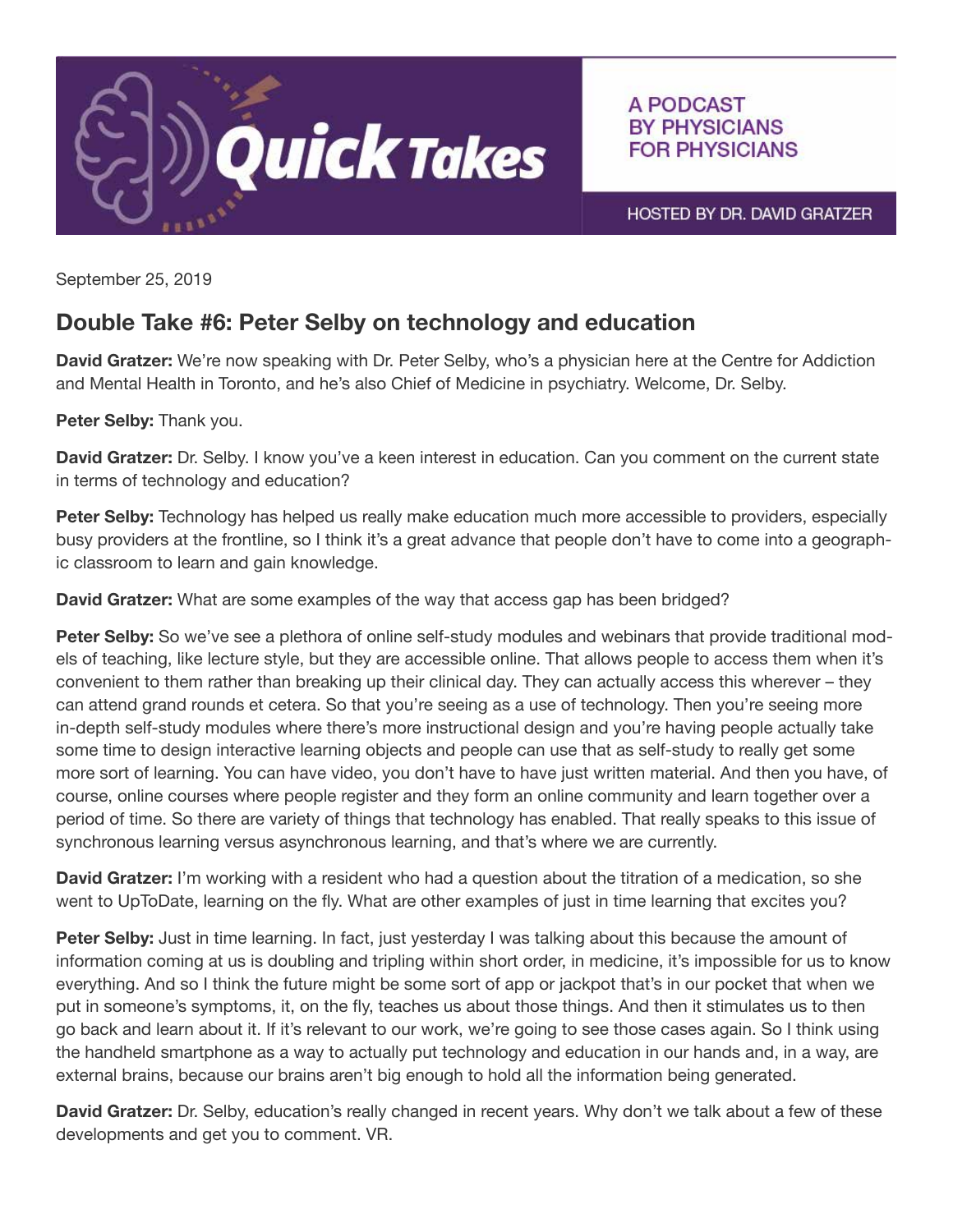Peter Selby: I think VR is a great opportunity in its variations to create immersive experiences for learners so that they can actually learn skills and, potentially, attitudes. Because now you're going to activate more affective learning styles as opposed to just cognitive information that's dry. With VR there's potential for body learning. So, in a way, the (psycho mode of learning) may help us learn in different ways, and for different types of learners who prefer to learn different ways. But you'd get different modalities to get the information into the person and incorporate it.

David Gratzer: Simulation.

Peter Selby: Simulations are great ways to build skills. And we've been using it to help people understand and deal with things like prescribing opiate agonist therapy or methadone to patients. And in the simulations, they actually get to see what it's like to be a patient. They actually get to talk to a patient and they have to really practice translating the guidelines into simple language that the patient can understand. And so they really can simulate a lot of skills, of communication skills or practice skills, and we can observe and give them real time feedback as they're doing this in a safe place.

David Gratzer: What is something that we might worry about in the current state of using technology in education?

Peter Selby: The biggest risk is self study without actual demonstration of performance. And I think that's the challenge. The bulk of things I see online do not actually test the person for performance, but that's the same for in-person classes as well. I think that's a problem in education, continuing education specifically. We just do it, and people like the food and the interactions, but then we don't spend the time to actually see whether they got what they said they needed to get at the end of the course and did they actually put into practice. So I think that's the risk with technology: that you can create it, but if you don't evaluate it, there will be a problem.

**David Gratzer:** You've been involved in many education projects over the years and have had education leadership positions as well. What's an education project you're particularly proud of?

Peter Selby: So the TEACH project was essentially started to create capacity for different healthcare providers to deal with the number one addiction in Canada, which is tobacco addiction. There was a gap, so we identified the gap. We identified the need and we created this course that had a core course that lasted 18 hours, so to speak. And then we added additional hours to create a certificate for 40 hours. And that has been so attractive to the variety of health care practitioners across the province.

David Gratzer: What are some of the metrics around this program?

Peter Selby: The metrics are: we do a baseline assessment and we look at outcomes immediately after and then three and six months later. And so we are seeing practice change, self reported practice change, at six months.

David Gratzer: How many people have gone through the course?

Peter Selby: Fifty-five hundred.

David Gratzer: Fifty-five hundred. Right across the province?

**Peter Selby:** Across the province. And because it's now online, it's an online course, we're getting people from different parts of the country. So this ecosystem that has developed around the course has been a really interesting way to move the needle forward.